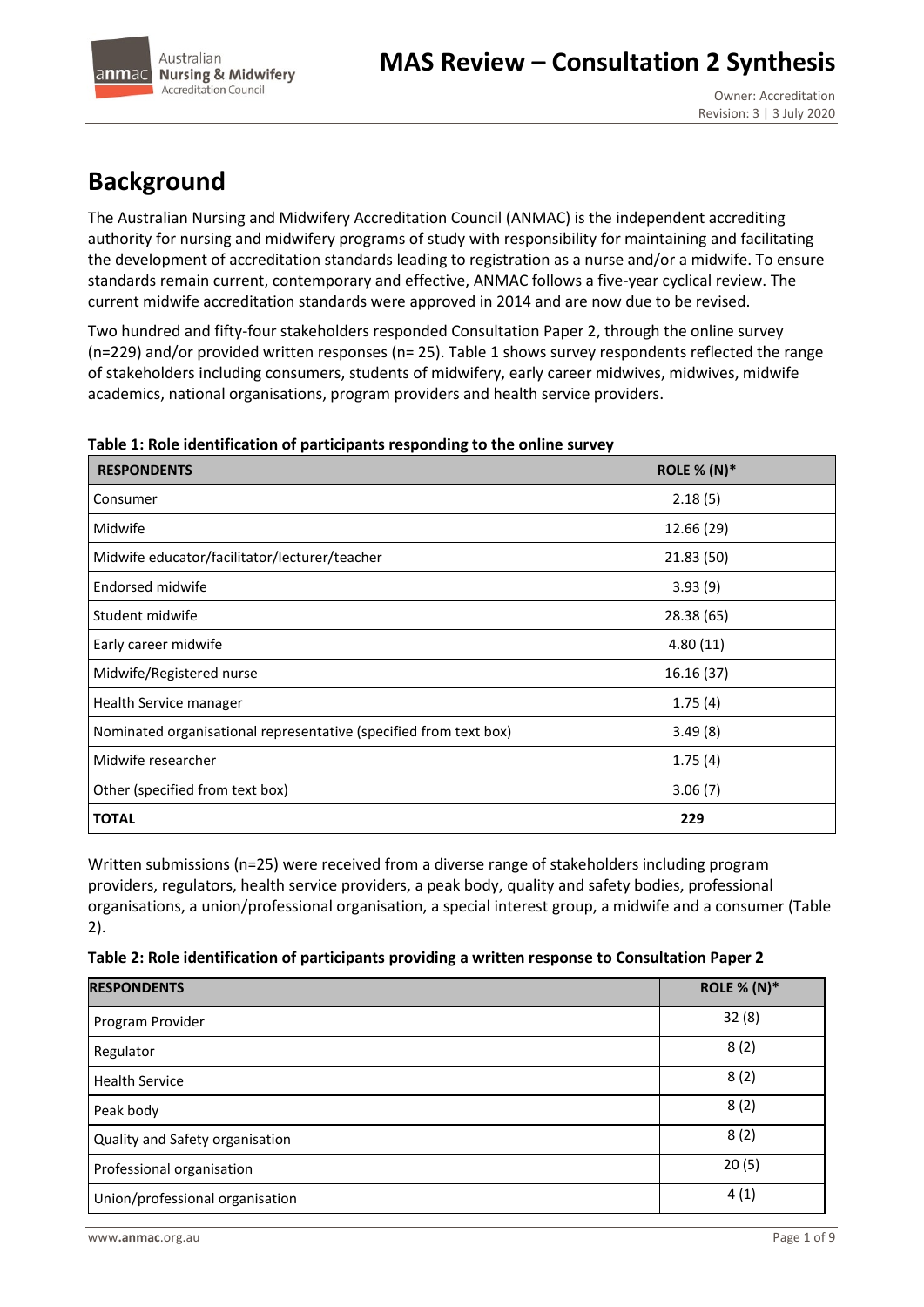| <b>RESPONDENTS</b>     | ROLE % $(N)^*$ |
|------------------------|----------------|
| Midwife                | 4(1)           |
| Special interest group | 4(1)           |
| Consumer               | 4(1)           |
| <b>TOTAL</b>           | 25             |

All states and territories were represented in the online survey feedback with stakeholders from metropolitan, regional and remote areas all responding to the questions raised in the consultation paper (Table 3).

| Table 3: Participants responding to the online survey by State and Territory |  |
|------------------------------------------------------------------------------|--|
|------------------------------------------------------------------------------|--|

| <b>LOCATION</b>                        | $% (N)*$   |
|----------------------------------------|------------|
| <b>Australian Capital Territory</b>    | 2.62(6)    |
| New South Wales (metropolitan)         | 20.96 (48) |
| New South Wales (regional or remote)   | 11.35(26)  |
| Queensland (metropolitan)              | 16.59 (38) |
| Queensland (regional or remote)        | 11.79 (27) |
| South Australia (metropolitan)         | 3.49(8)    |
| South Australia (regional or remote)   | 0.87(2)    |
| Victoria (metropolitan)                | 11.79 (27) |
| Victoria (regional or remote)          | 10.92 (25) |
| Western Australia (metropolitan)       | 6.11(14)   |
| Western Australia (regional or remote) | 0.44(1)    |
| Tasmania                               | 1.31(3)    |
| Northern Territory                     | 0.44(1)    |
| National                               | 1.31(3)    |
| <b>TOTAL</b>                           | 229        |

Written submissions to the consultation paper represented a range of stakeholders and stakeholder organisations located in states and territories across Australia.

#### **Limitations**

When assessing the contribution of stakeholders, the responses from national organisations, program providers and health service providers represent the feedback from large numbers of stakeholders and so the number of responses to individual questions is not a true reflection of the weight of stakeholder opinion. Additionally, not all participants (individual or organisational) answered every question so the number of responses to each question varies.

Responses from Consultation Paper 1 identified key issues to be considered in Consultation Paper 2. Additionally, feedback was sought in relation to the draft standards included in the consultation paper. Stakeholders were asked to respond to the following questions.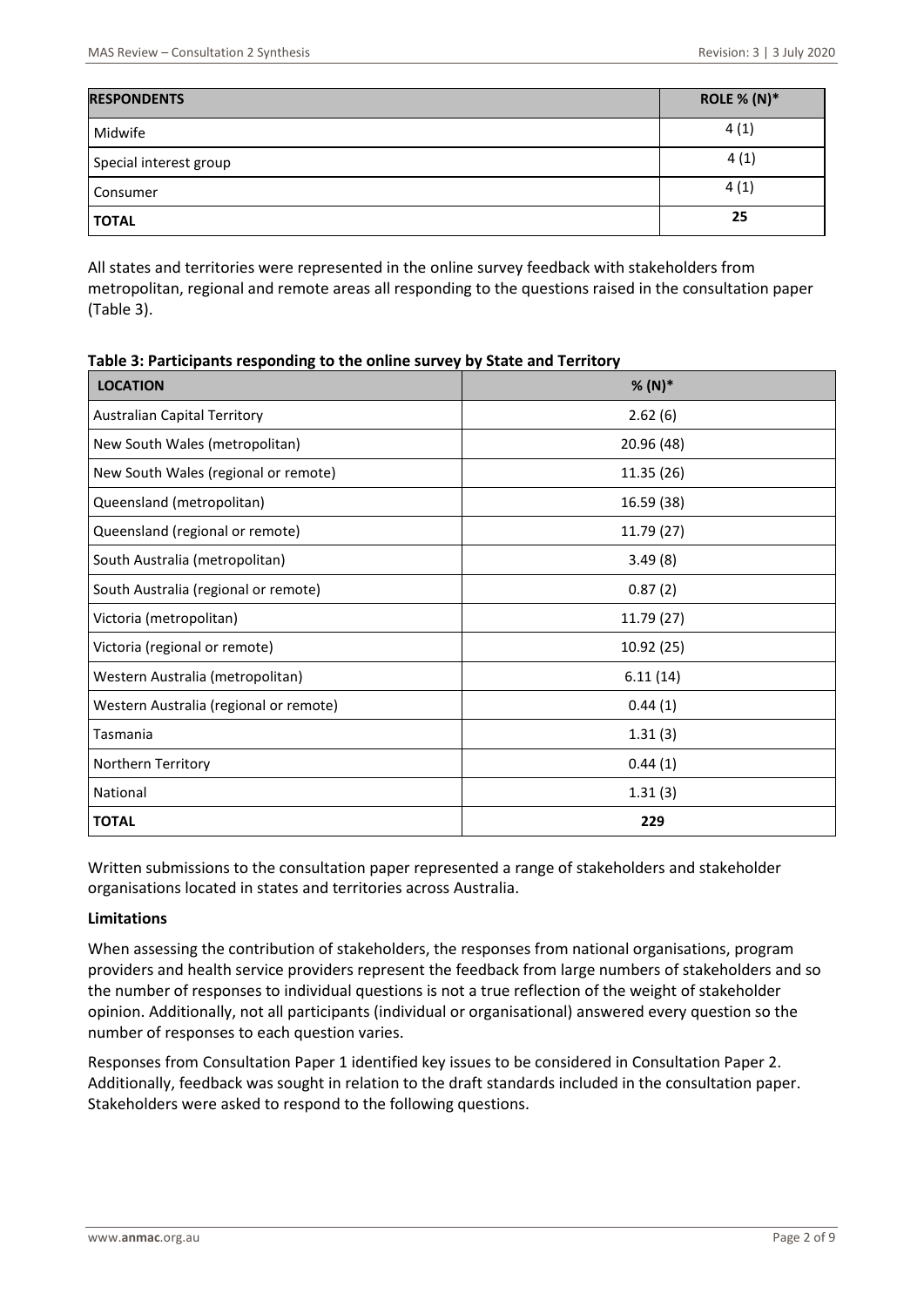## **Question 1**

*Continuity of care experience* (CoCE)

Please choose one of the following options for student engagement with women during CoCE's.

**Option 1** –attend the labour and birth for a majority of women (present requirement) or

**Option 2** –attend the labour and birth where possible

Please select one

- 1. Option 1
- 2. Option 2
- 3. Don't know/unsure

A total of 231 participants (individual & organisational) provided feedback to this question. One hundred and fifty-nine responses (68%) selected Option1, 68 responses (29%) chose Option 2 and 4 responses (2%) indicated uncertainty.

#### **Rationales**

Responses in agreement with continuing to require students to attend the labour and birth for a majority of women recognise the CoCE as "an important principle for midwifery practice in Australia." In particular, responses highlighted the following:

- adheres to the ACM midwifery philosophy
- supports the students to fulfil the ICM Definition of a Midwife
- embodies 'woman-centred' practice'
- embeds the ability to 'see' the woman as a person rather than a patient
- enable students to learn to manage multiple commitments
- supports the ability to work in partnership
- exposure/understanding of the core principles of the midwife's role
- prepares students for the reality of practice

Responses indicated that changing the requirement to "attend the labour and birth where possible" risks:

- students not attending the labour and birth of any of the women, therefore not experiencing the full involvement of the CoCE
- discouraging the student and sending the message that labour and birth are not an important component of the CoCE

Responses in favour of changing the requirement to "attend the labour and birth where possible" cited the burdens the attendance placed on students. In particular they highlighted the following issues:

- "midwifery education is discriminatory to women who are mothers, single parents, and [those who] need to work to support family"
- difficulty in recruiting women
- women not wanting to have student attend the labour and birth due to "student's inability to develop adequate rapport during brief antenatal appointments"
- having to travel long distances (rural & remote students)
- heath service factors
	- unable to be released from rostered midwifery or nursing placement to attend
	- another (rostered) student is present and caring for the woman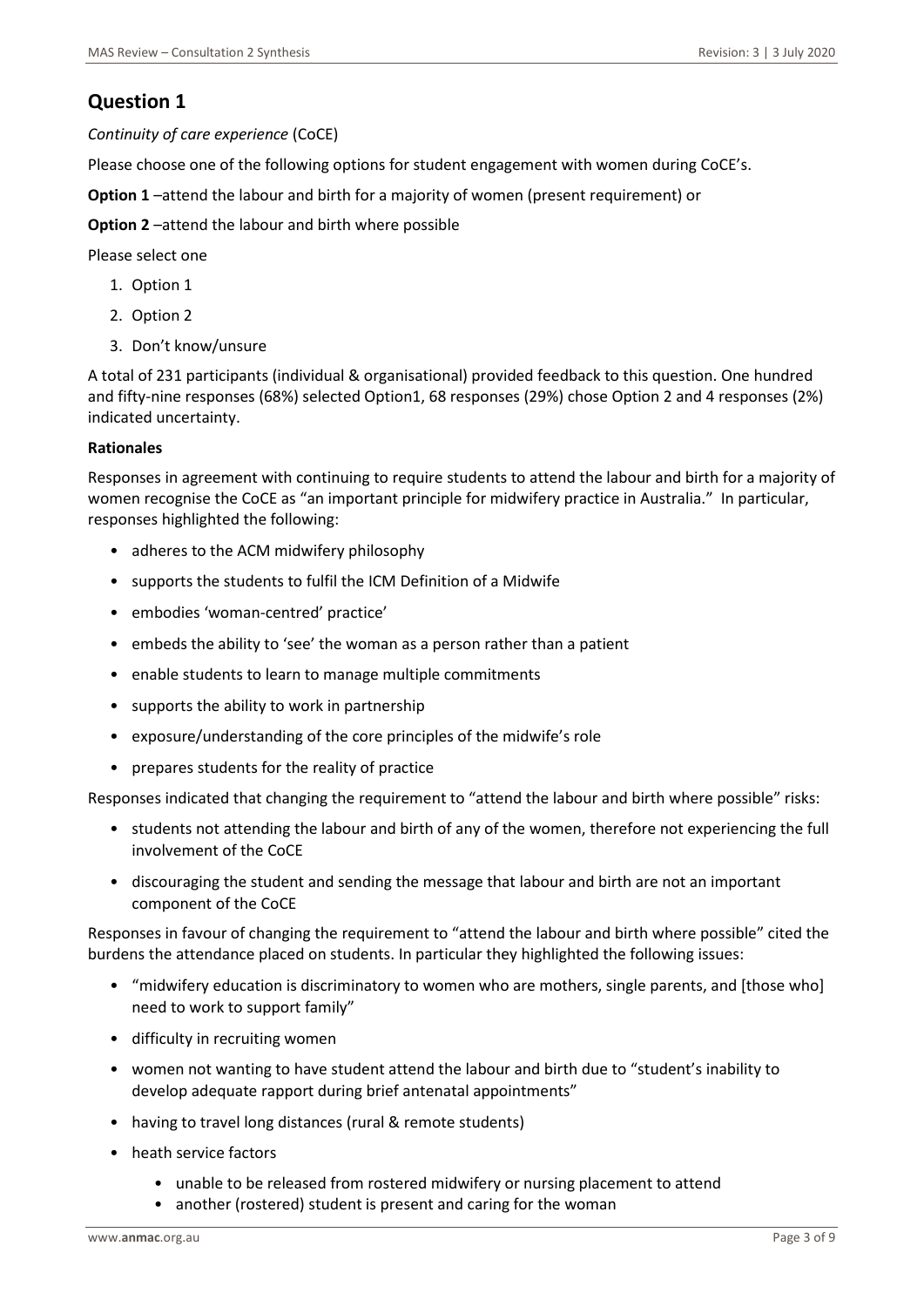- support personnel restricted to two people which can exclude student (woman choses partner, mother)
- private obstetrician not allowing student to attend birth (commonly at caesarean section)
- university required attendance at lectures, tutorials, clinical assessment and exams
- unacceptable working hours
	- attending the labour and birth of the woman after completing, or prior to commencing, a rostered shift
	- hours associated with CoCE are in addition to the required practice hours
- "not a lot that the student gets out of the CoCE other than observation"
- "being on-call for births brings unnecessary stress and anxiety"

Overall, the consensus from stakeholders was that students should continue to be required to attend the labour and birth for a majority of women with whom they engage in a CoCE.

## **Question 2**

#### *Labour and birth care*

Should the number of spontaneous vaginal births for whom the student is the primary birth attendant remain at 30 women (present requirement)?

#### Yes/No/Unsure

Please provide a rationale for your choice.

A total of 212 participants (individual & organisational) responded to this question. One hundred and fiftyseven responses (74%) agreed that the number of spontaneous vaginal births (SVD) for whom the student is the primary birth attendant should remain at 30 women. Forty-eight responses (23%) recommended a reduction in the requirements (20 instead of 30) and seven responses (3%) indicated they were unsure if a change would be beneficial. One response advocated an increase to 40 births.

## **Rationales**

Responses in agreement with continuing to require students to be the primary birth attendant for 30 women highlighted the following:

- ensures students gain vital experience in supporting women during physiological birth
- enables students to gain substantial experience in 'normal' birth
- supports increasing student confidence in their competence
- wide variation in 'normal' labour and birth experiences therefore students require sufficient experience across the range to support the transition to practice

Responses advocating a reduction highlight the following:

- "a concerning emphasis on the birth itself to the detriment of labour care"
- "students regularly being sent in to births for second stage having never met the woman, nor provided any care – just to meet the numbers"
- health services finding increasing difficulty for students undertaking Midwifery Practice Experience (MPE) to achieve 30 SVB
- no evidence to support the increase to 30 SVD's (increase from 20 required in the 2009 Midwife Accreditation Standards), no evidence of improved student competence therefore 20 sufficient
- negative impact on graduate midwife competence because almost all SVD's are conducted by students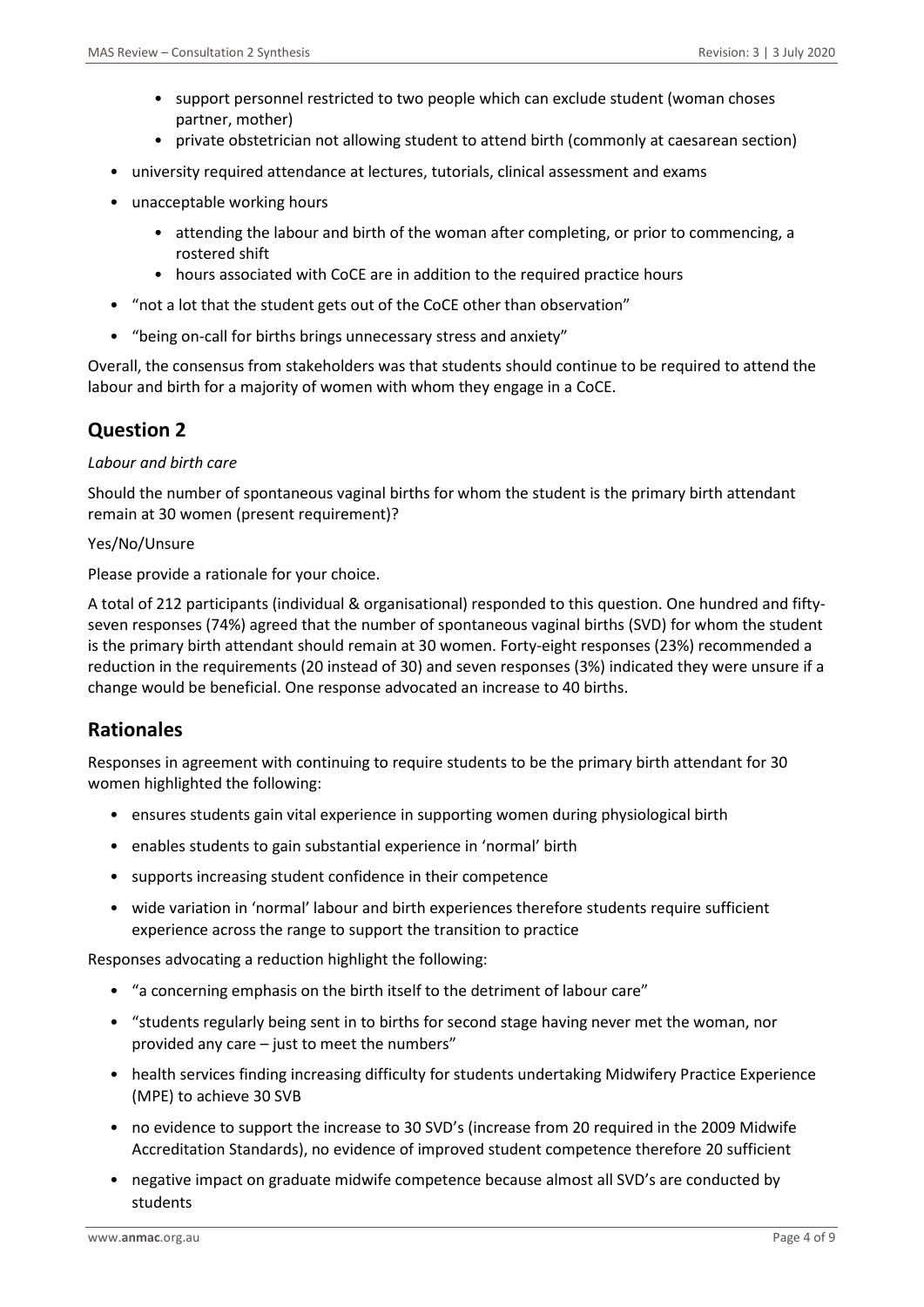- possible mismatch between the number of students undertaking MPE at a hospital and hospital birth rates
	- hospital with1000 births a year has 40 students assigned to undertake MPE. "A third of the cohort are so behind through no fault of our own"
	- impact of high minimum practice requirements on regional and rural students who are placed at facilities with smaller birthing numbers
- "should move to competency-based and student-led learning requirements" instead of a reliance on numbers to demonstrate competence
- focus of the standards is weighted in favour of being the primary birth attendant undermines the student's perception of the value given to caring for women in labour
- "higher required number of births promotes fragmented care where the student is 'called in for a catch' "

Overall, the consensus from stakeholders was that students should continue to be required to be the primary birth attendant for 30 women experiencing an SVB.

# **Question 3**

Should educational preparation for prescribing to the midwife's scope of practice be included in curricula of entry- to-practice midwifery programs?

## Yes/No/Unsure

Overall, 247 participants (individual & organisational) responded to this question. One hundred and thirtysix responses (55%) were in favour of including educational preparation for prescribing in entry-to-practice midwifery programs. Seventy-one responses (29%) were against the inclusion and 40 responses (16%) indicated they were unsure for a variety of reasons outlined below.

Responses in agreement with adding education for prescribing highlighted the following:

- ensuring greater autonomy for the midwife
- congruent with other countries (Canada, New Zealand)
- supports the full scope of practice
- improves the quality of care for women
- faster safer access to medications especially in rural and remote communities
- "given that midwives have been able to apply to the NMBA for an endorsement to prescribe scheduled medicines since 2010, ………it is an appropriate time to include the preparation to prescribe in the entry-to-practice programs"
- promote workforce mobility
- "……..more effective use of midwifery workforce……importance consideration in progressing continuity of care models for women in a variety of settings"

The following issues were also highlighted:

- would require regulatory changes
- need agreement on curriculum content to ensure appropriate level of knowledge
- need to extend the duration of programs to accommodate content

Many responses disagreeing with adding education for prescribing considered that prescribing was an advanced skill that should be undertaken as a postgraduate qualification. They also argued that the inclusion of this content would necessitate lengthening the course and queried whether or not the duration of Bachelor of Midwifery programs should be extended to 4 years.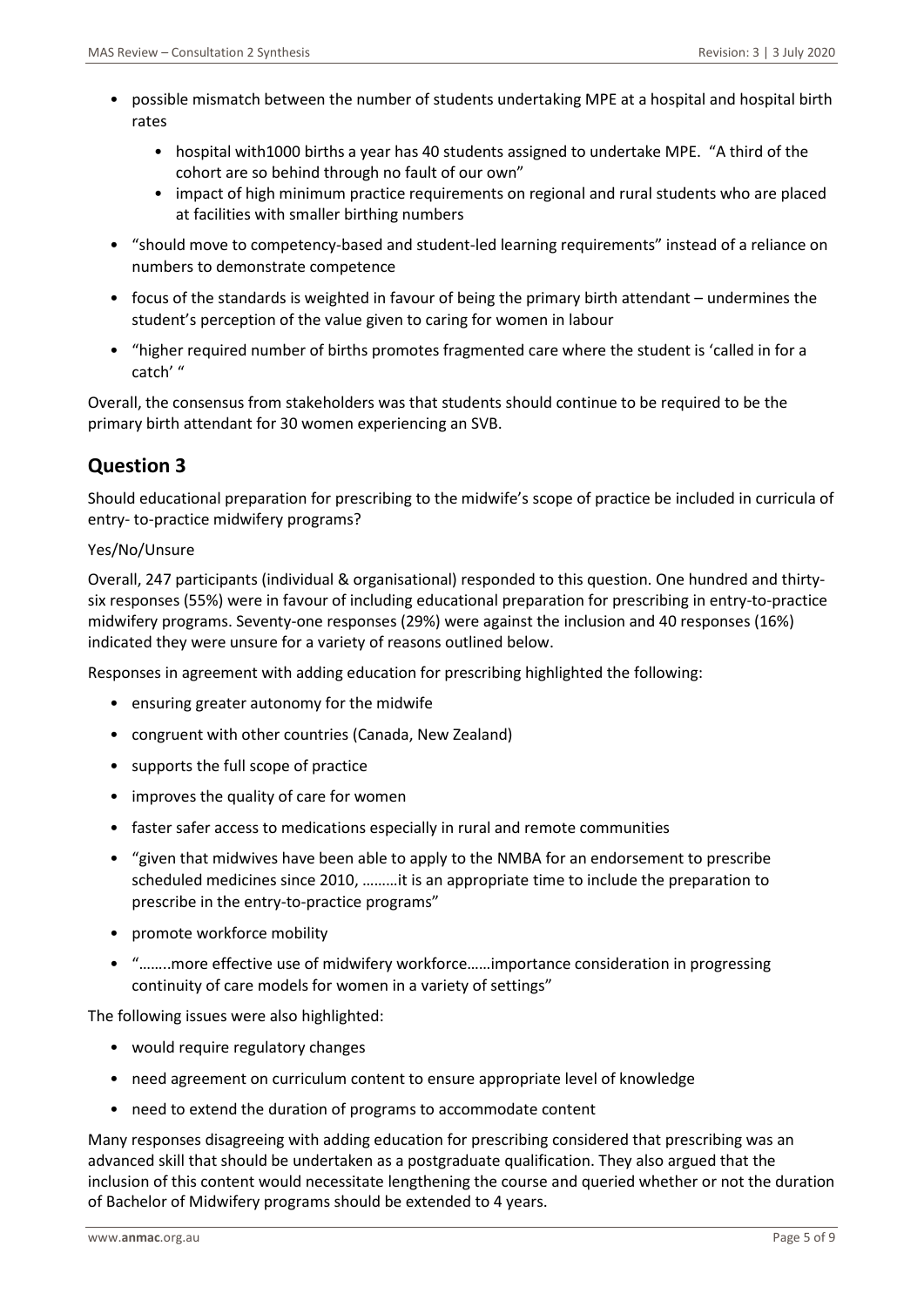There were some references to the level of autonomy that 'education to prescribe' would imply. They asked whether or not there would be a further period of consolidation after graduation before full autonomy to prescribe to the scope of practice was recognised. Other responses indicated uncertainty regarding the process of registration. They appeared to consider that graduates would still need to apply for endorsement to prescribe medications separately and queried how soon after graduation that could occur.

The following issues were also highlighted:

- unsure how many midwifery academics would have the knowledge and skills to teach prescribing
- newly registered midwives are beginning practitioners and require time to consolidate midwifery practice before prescribing medications
- many will work in hospital setting where midwife prescribing isn't recognised
- not all midwives need or desire the ability to prescribe therefore unnecessary

Responses indicating uncertainty about the proposal included the following:

- time considerations of including the content
- unsure of the content needed
- unsure of the additional demands it would place on already over stretched tertiary education environment

Overall, 136 respondents were in favour of including education for prescribing while 111 respondents were either against or uncertain regarding the inclusion.

# **Question 4**

What might be the implications of including preparation to prescribe in entry-to-practice midwifery programs?

The responses to this question highlighted the following implications:

- duration of course
- changes to legislation
- need for national consistency in course content
- existing barriers to prescribing by midwives in health facilities
- implications for nursing education
- how to manage role ambiguity for students enrolled in BN/BM (RM could prescribe, RN could not)
- need to upskill the current midwifery workforce
- including the content could distract from foundations of midwifery practice (support, relationship building, advocacy, facilitating physiological birth)
- lack of experienced midwifery mentoring for prescribing practice

# **Question 5**

Do the draft accreditation standards cover the required knowledge, skills and attitudes to ensure that the graduate meets the NMBA Midwife standards for practice?

Two hundred and seven participants (individual & organisational) responded to this question. One hundred and sixty-four responses (79%) agreed the draft accreditation standards covered the required knowledge, skills and attitudes to ensure that the graduate meets the NMBA Midwife standards for practice, 18 responses (9%) indicated disagreement and 25 (12%) responses were uncertain.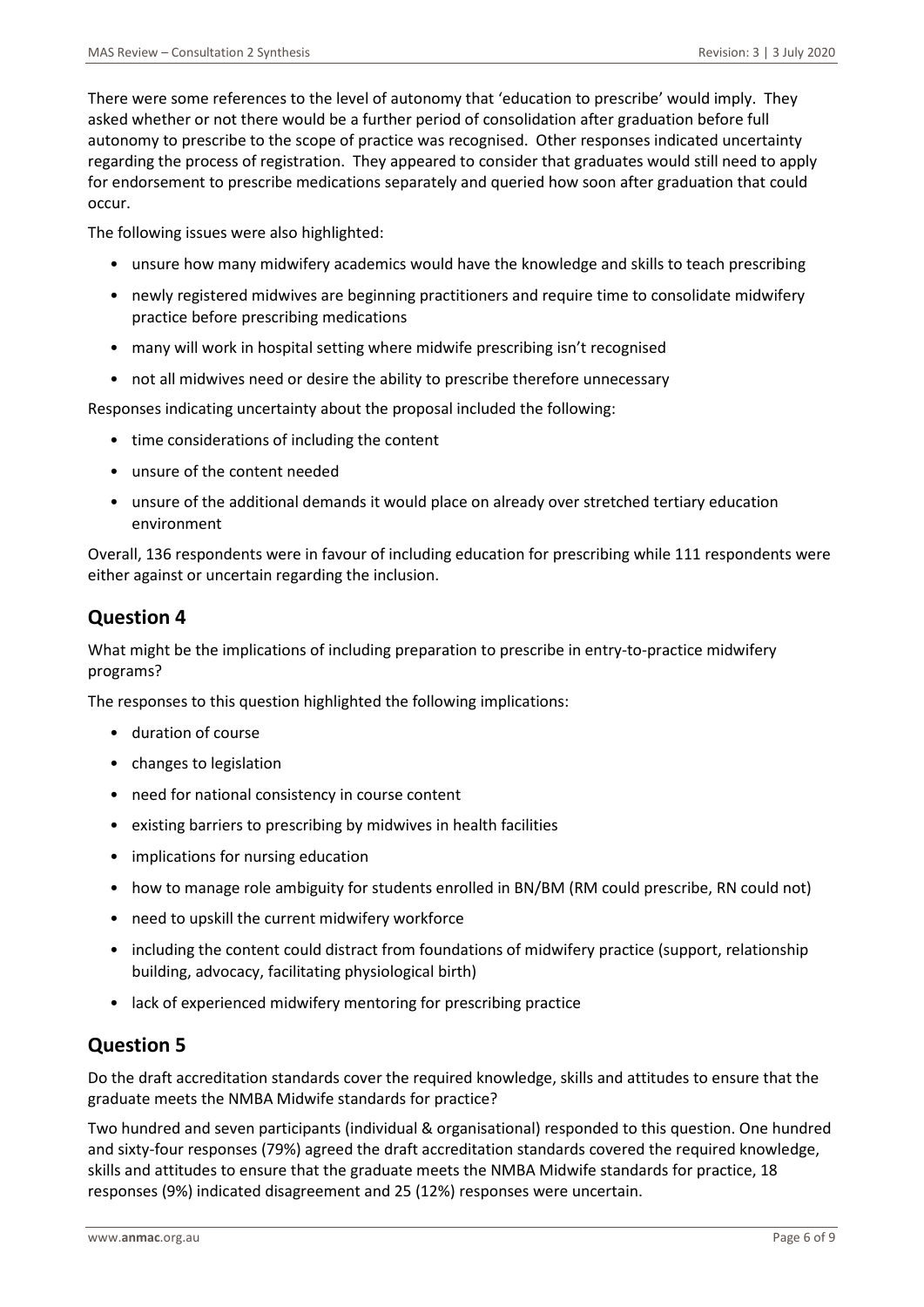Of the responses indicating agreement there was some evidence of a caveat on that perspective. Some stated they agreed only if the Minimum Practice Requirements (MPR) did not reduce. Other 'yes but' comments are reflected in the following:

- all new midwives should have access to a graduate program/transition
- too much content to complete in a postgraduate year (Graduate Diploma)
- too much emphasis on 'catches'
- use of AMSAT tool for assessment of students in the clinical area should be used to standardise assessment across the country

The responses indicating disagreement identified the following issues:

- insufficient MPE
- more exposure to Midwifery Group Practice and midwife-led continuity of care models (several responses)
- inadequate cover of the knowledge and skills required to provide appropriate care in the antenatal setting (2 responses)
- more emphasis on labour care

Responses indicating uncertainty whether or not the accreditation standards covered the required knowledge, skills and attitudes to ensure that the graduate meets the NMBA Midwife standards for practice identified the following:

- need to strengthen the criteria relating to prescribing competencies
- need to include criteria related to environmental health
- strengthen knowledge and skills and provide students with supervised practice (where possible) in caring for women experiencing stillbirth
- need more focus on quality of MPE and less on quantity

# **Question 6**

Are there any additional criteria that should be included?

One respondent requested additional mapping of specific criteria be undertaken and others made detailed suggested changes to criteria. The remaining responses indicated additional criteria that should be included and these responses were grouped into the following categories (curriculum content, philosophy, MPE).

Curriculum Content

- standards do not adequately cover required knowledge and skills for outpatient antenatal setting
- more breastfeeding education
- include professional ethics and legislation
- more content on biophysics, biochemistry, radiology, bacteriology, virology and parasitology immigrant population with different regional backgrounds
- more emphasis on co-morbidities (cardiac, obesity)
- mandate inclusion of content on supporting women/partners/midwives in respect to the impact of traumatic birth; especially working antenatally with women and partners on how to cope if the birth experience does not match expectations/assumptions
- greater understanding of the midwife's role in protecting the child (child protection requirements)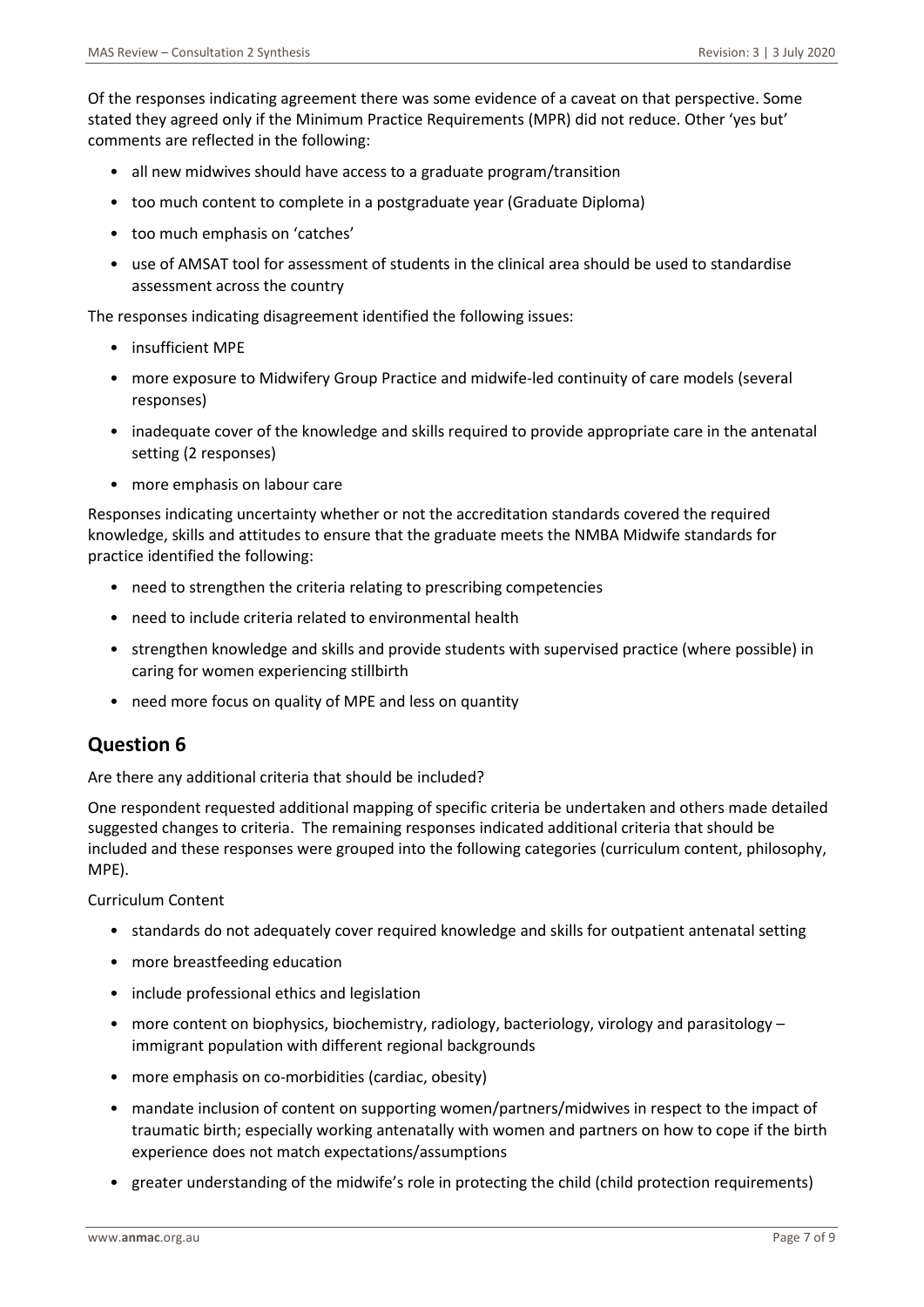- more emphasis on multicultural care and care of first peoples' women and babies
- further emphasis on receiving and assessing the baby after birth
- education to manage stillbirth before encountering it in practice
- content related to emerging digital initiatives
- self-care (managing personal health and well-being)
- inclusion of change management

#### Philosophy

- "Reinstatement and explicit reference to woman centred care throughout the standards to ensure alignment with Woman-centred care: Strategic directions for Australian maternity services (2019)"
- "Provision to assist students and educators to focus on providing woman-centred care during labour and birth ………less emphasis on 'catches'"
- newly graduated midwives able to work within continuity of care models, all risk, any setting
- promoting and protecting physiological birth
- formal feedback from the woman should be part of the CoCE requirement

#### MPE

- more MPE
- initiatives to manage extenuating circumstance where student has provided care during labour but is unable to experience the birth and/or third and fourth stage support
- more emphasis on supporting women in the postnatal period up to four to six weeks after birth
- all graduates capable in the skill of perineal suturing, cannulation
- MPE in community setting/birth centre/homebirth/
- more experience in outpatient antenatal setting (several responses)
- opportunities for midwifery experience with privately practising midwives
- additional focus on 'direct and active care of women during the first stage of labour' increase requirements from 10 to 25
- national approach to assessment of clinical competency and professional portfolio requirements that "reflect the tenets of woman-centredness alongside clinical aspects of care"
- mandated rural and remote placement

## **Question 7**

Are there any criteria that could be deleted or amalgamated with another criteria?

Some respondents suggested deletions to criteria as well as instances where criteria should be amalgamated. These suggestions have been considered in the revision of the draft standards.

## **Question 8**

Please provide any other feedback about the structure/content of the draft standards.

Four respondents commented that, while they fully supported the specific criteria relating to social and emotional wellbeing, complex family health, domestic violence, stillbirth and family bereavement care and perinatal mental health, they queried why other aspects had not been specifically described.